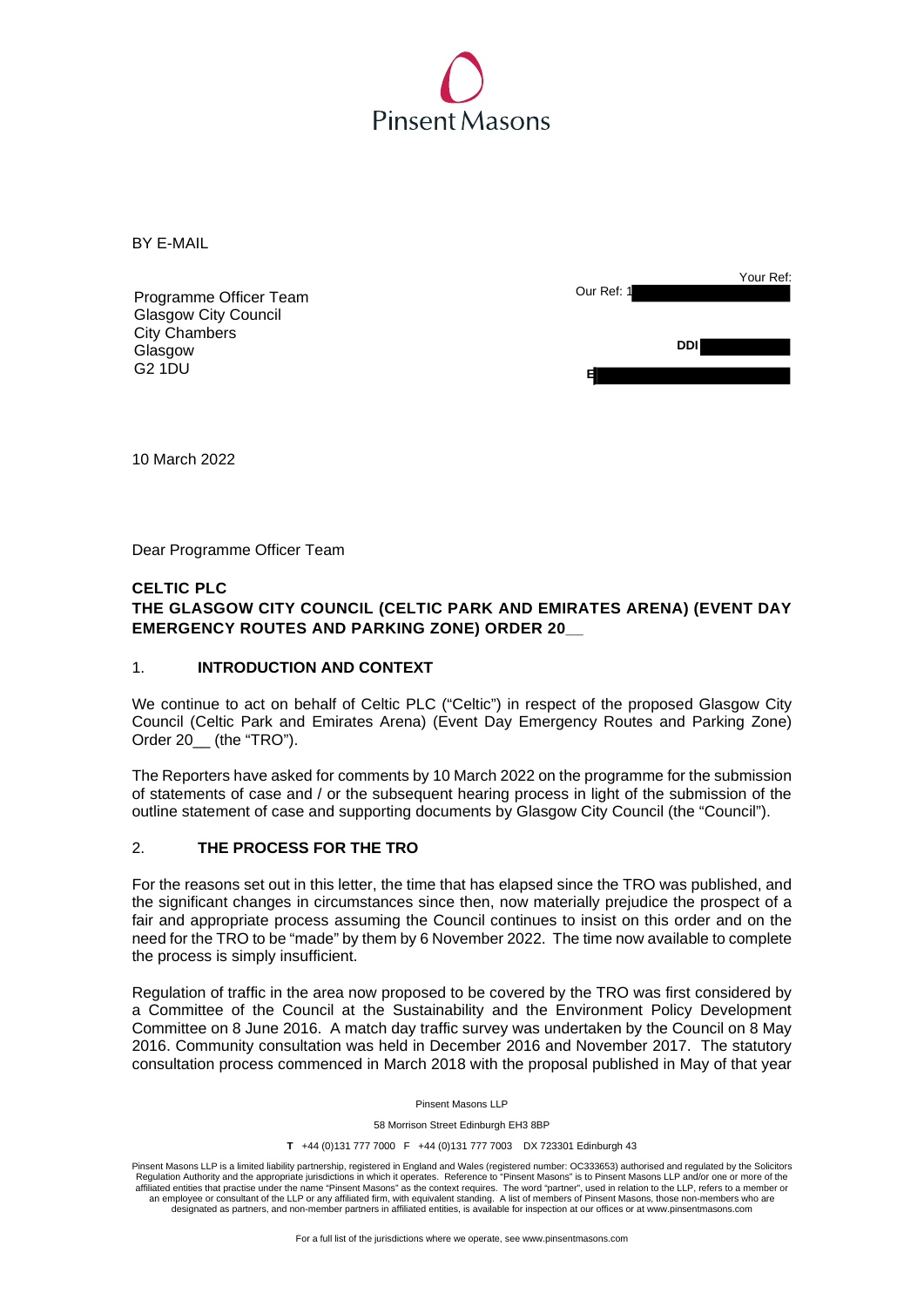(the date of the order for the purpose of the Local Authorities' Traffic Orders Procedure (Scotland) Regulations 1999 ("the Regulations") being 4 May 2018).

 Celtic objected to the TRO on 1 June 2018. The pre-hearing meeting was held on 10 March 2020. Celtic intimated their legal submission on 7 April 2020 to which the Council responded on 11 December 2020.

December 2020.<br>The process has, of course, been sisted for some time due to the impact of the Covid19 pandemic. An update from the Programme Officer Team on behalf of the Reporters dated 12 August 2021 indicated that the Council's statement of case was expected by the end of September 2021. That document was not produced until 31 January 2022 and the availability of the Council's statement of case and updated documents not intimated to parties until 14 and 24 February 2022 respectively.

respectively.<br>In the interim the Council has proposed a significant volume of revisions to the original terms of the TRO.

A chronology of key facts and proceedings in this process is shown in Appendix 1 to this letter.

## 3. **THE PROPOSED PROGRAMME**

 A minimum period of four months is required for the objectors' statements of case. However, although Celtic's experts consider a period of four months should facilitate the work they require to undertake, that period requires necessarily to encompass representative match day events to allow them to undertake the necessary and relevant assessment. As we explain below that cannot now be achieved in the next four months.

 Given (i) the passage of time since this process commenced in 2016; and (ii) the significant societal changes since the onset of the Covid19 pandemic, it is necessary to update the response to the proposed TRO both in light of changed and current circumstances and in response to the Council materials now produced. Data obtained before and/or during the pandemic cannot properly be relied on for the purposes of response to the TRO which is proposed to come into force post-pandemic in circumstances which have not yet been assessed. Both behaviour and infrastructure have changed. Factors highly relevant to Celtic's response and representations have been impacted significantly by the passage of time and by the impact of the pandemic.

 Time is now required not simply to frame Celtic's statement of case but to renew and update the assessment of impact of the TRO. That work could not be done (i) until the Council's updated statement of case was available; and (ii) until Covid19 restrictions ended. The work required is noted below.

 Although the original programme envisaged a period of one month for statements of case that programme was prepared pre-pandemic and anticipated a hearing in late summer / early autumn 2020. It could not and did not take account of the fundamental change in circumstances necessitating a re-consideration of data and response in light of the passage of time and changed situation. It also did not envisage the substantial revision subsequently proposed to the TRO. The Reporters' suggested timetable circulated in May 2021 suggested two months for objectors' statements of case but, for the reasons stated, that is still considered inadequate both in terms of (i) the work required; and (ii) when this work can be undertaken.

 We note also that the Council has taken almost twenty-one months to produce documentation relied on. It is reasonable to expect that objectors should be afforded an adequate period to respond. The requested four-month time period can only begin once there is the ability for Celtic's experts to be able to properly assess the match-day traffic and parking without other external disruptions. disruptions.<br>2<br>2<br>2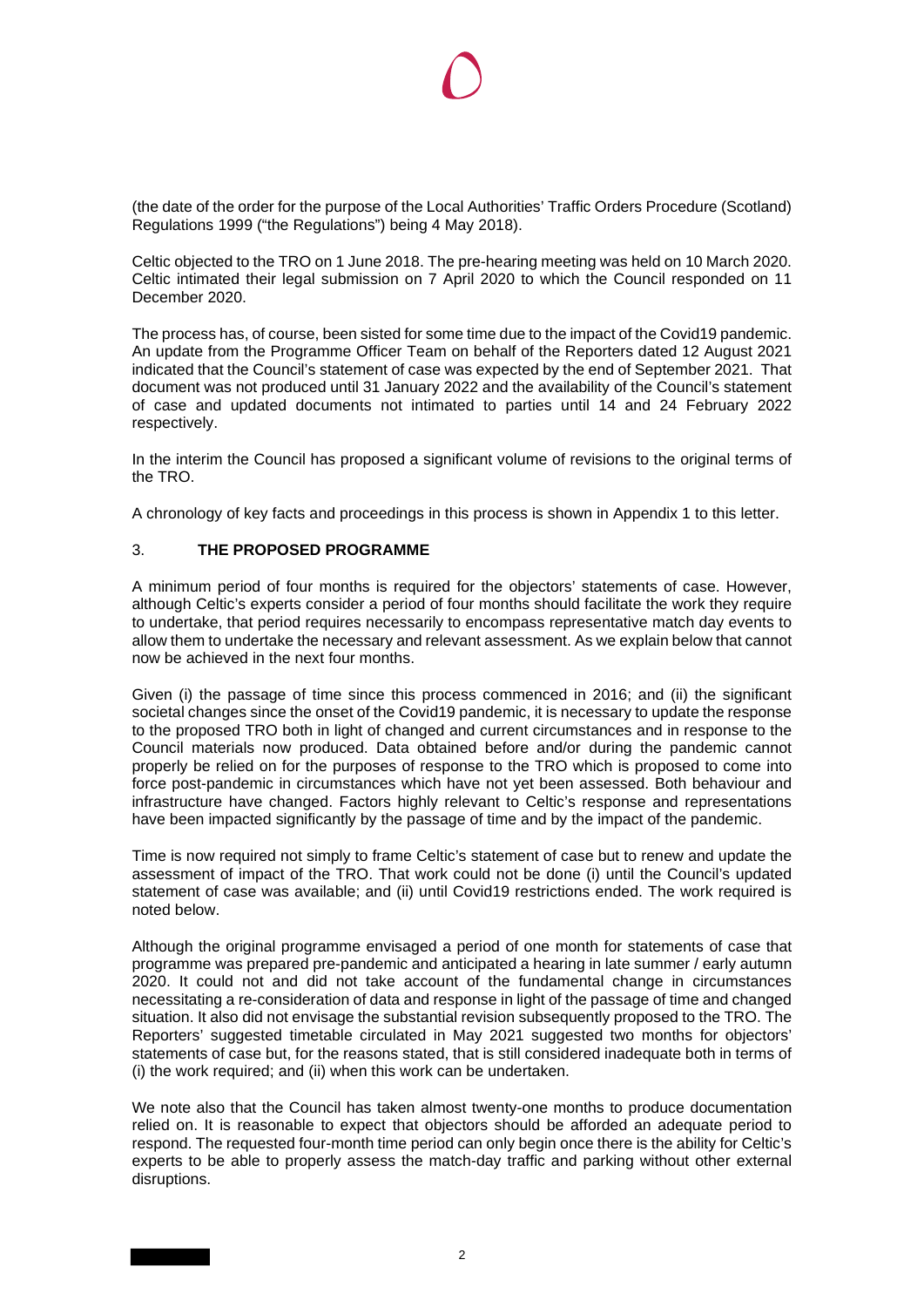We have noted below the areas that Celtic consider relevant to the response and the time required.

 Subject to the comments and qualification in this letter, we would highlight the following specific points regarding the time required to respond to the Council's statement of case:

## 3.1 **Change to the scope of the order and plans**

 As noted, the Council has made substantial amendment to the text of the TRO. Without prejudice to the question of whether such amendment is competent (on which Celtic reserves its position) it will, nevertheless, necessitate detailed review to understand the nature and effect of the changes proposed. The Reporters will appreciate from the extent of the revisions that is not likely to be a quick or straightforward exercise.

## 3.2 **Celtic evidence**

In respect of the experts, we would highlight the following specific issues:

- **Parking and traffic assessment**. Sweco have confirmed with reference to the Council's material that it will be necessary for them to:
	- $\circ$  Consider objections in light of the changes to travel and transport capacity and individual behaviours post-pandemic.
	- $\circ$  Review the proposed adjustments to the TRO and consider objections in light of the proposed changes.
	- o Review changes to the road and traffic network including, for example, the London Road cycle order (and any other equivalent schemes in and around the proposed event day parking zone area).
	- $\circ$  Observe and assess traffic/parking at match day events to include the variations in event kick-off times.
	- o Assess and respond to the Council's materials and their rebuttal to Celtic's (and other) objections.
	- $\circ$ Liaison with public transport expert(s).

 Assessment at match day events is clearly crucial to the exercise. The match kick off times (which vary as among early weekend kick off, afternoon weekend kick off, evening weekday kick off (domestic or European tournaments)) all result in differing supporter travel behaviour and traffic impacts which require to be considered and assessed. Celtic's traffic consultants must have the opportunity to observe matches, covering a range of kick off times, in order to respond to the Council's various assertions of match day impacts.

- **Economic impact appraisal**. The independent Fraser of Allander Institute economic review was published in November 2018. An updated economic analysis will be required to address the significant change in circumstances since that previous report was published. The expert details will be confirmed in due course.
- **Public transport provision**. The options for public transport provision will require to be updated and assessed in a post-pandemic restriction context and in light of the Council's up to date travel strategies. An expert is in the process of being identified.

Internal re-organisation at Celtic will also require a review of Celtic 'corporate' witness(es).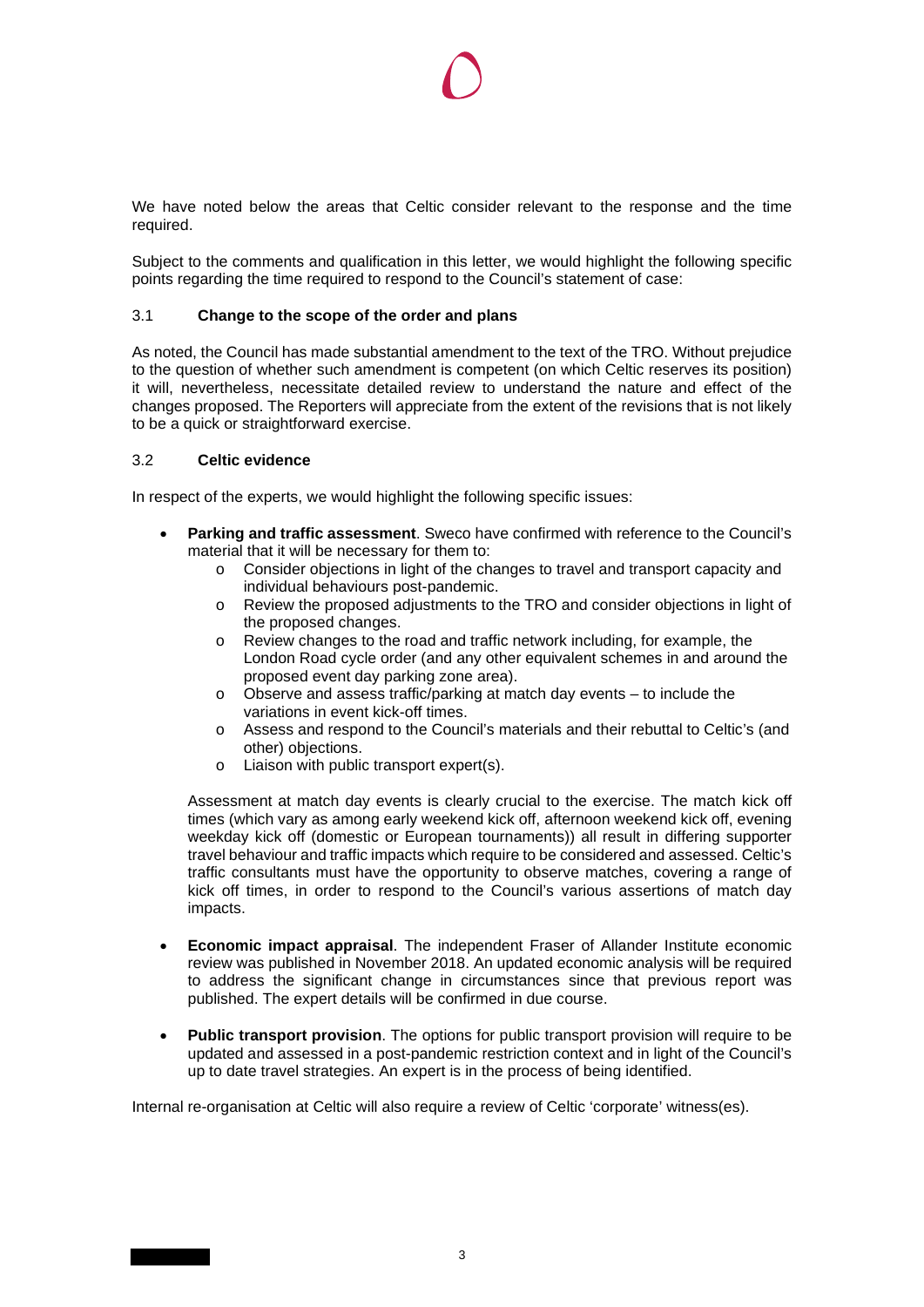# 3.3 **London Road cycle order**

 Celtic is aware that the Council intends to proceed with plans to make permanent the temporary cycle lane introduced on London Road as part of the Spaces for People programme. Celtic personnel participated on a call on 31 January 2022 with members of the Sustainable Travel division and the head of Technical Services for Glasgow City Council. Celtic were advised that these temporary cycle lanes were being made permanent as part of the Council's city-wide plans and Active Travel Strategy. Further, the Council advised that planning for this project is underway, that works will start later this year and that the sizeable infrastructure project is expected to complete by Spring 2023 (ahead of the UCI Cycling World Championships which are being held in Glasgow in August 2023).

 The temporary cycle lanes have had significant impact on traffic on London Road and reduced the available traffic lanes. The extent to which the future impact of the overall works has been taken into account in terms of the TRO is not clear but in any event the traffic consultants will require to understand what is proposed by this project and how this will impact the TRO. They will require to assess the impact of any new cycle infrastructure in the event day parking zone area which was not in place pre pandemic.

# 4. **TIMING FOR PREPARATORY WORK**

 As will be clear from the foregoing, in order to undertake their necessary assessment, Celtic's traffic consultants require to observe and assess traffic and parking on match days. As noted above, an adequate assessment of this will require a spread of kick off times as among weekend and weekday, daytime and evening kick offs in order to assess any specific impacts.

 External factors outwith Celtic's control will effect when these new assessments can take place. We highlight two key issues.

# 4.1 **Argyle railway line closure**

 As the Reporters will no doubt be aware, the Argyle railway line will be closed between Rutherglen and Exhibition Centre from March 13 to May 8. This work will result in diverted services and rail- replacement bus services to certain station (including Bridgeton and Dalmarnock stations). This may cause supporters to choose an alternate means of travel to and from matches during this time and will impact on the transport consultant's ability to observe and assess impact when those services are available.

 The proposed rail closure has given rise to significant concern throughout Celtic's fan base and is regularly raised at the Club's Fans Forum. It is considered likely to disrupt spectator travel to Celtic Park. The traffic consultant's observation of match day travel cannot properly be undertaken during this period of closure.

# 4.2 **Celtic's fixtures**

 There is only a finite number of home matches available between now and the end of the football season. That will impact on the traffic consultant's ability to undertake traffic and parking assessment on match days. The available matches are (noting that a number of these dates fall during the Argyle railway line closure):

- Celtic v Ross County Saturday 19 March 2022. K.O 3pm
- Celtic v St Johnstone Saturday 9 April 2022. K.O 3pm

Post-split fixture dates:

Weekend of 10/11 April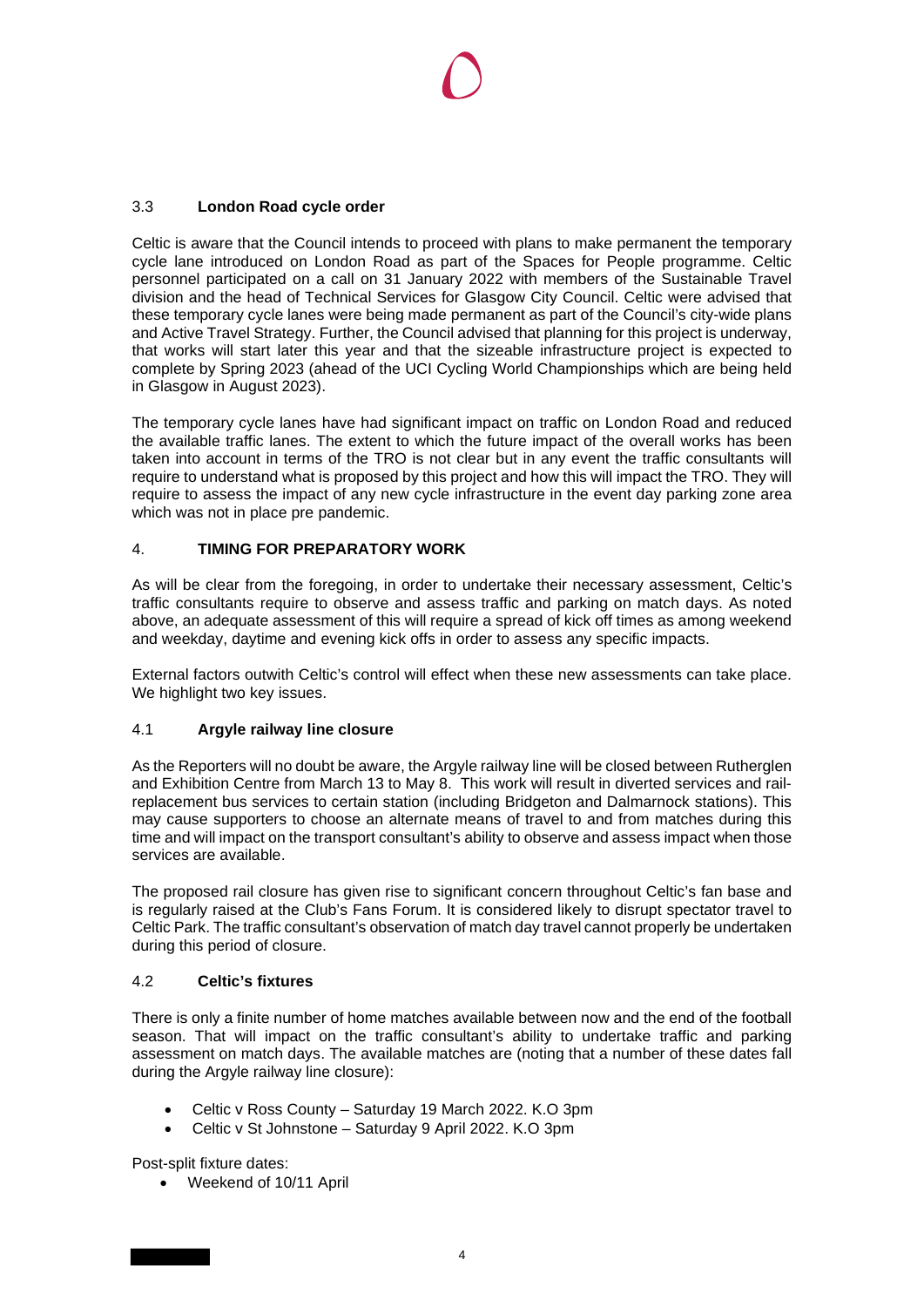- Midweek of 20/21 April
- Weekend of 1 / 2 May
- Midweek of 11/12 May
- Weekend of 15/16 May

 Not all of the post-split fixtures will be 'home' matches. It is unlikely that the fixtures scheduled to take place after the Argyle line closure has concluded will both be at 'home'.

 The 2022/2023 season is due to commence on the weekend of 30/31 July 2022 but the fixtures list is not due to be released until June 2022. The fixture list for other tournaments will also not be known until summer 2022 as matters such as ties in both European and domestic cup competitions are not yet known.

 As noted, an assessment of traffic and parking impacts on match days requires analysis of different kick off times. There is now insufficient time to undertake this work given the remaining fixtures this season. It is unlikely that the traffic consultants will be able to observe anything close to representative match days until August 2022. The time allowed for Celtic's statement of case has to have regard to this issue.

## 5. **CONCLUSION**

 For the reasons stated, time is now required not simply to frame the statement of case but to undertake assessment of impact in the current circumstances and in light of the significant changes since the TRO was proposed and Celtic's objection intimated. As noted, this time will need to coincide with a relevant period when Celtic's experts can observe and assess travel on representative match days.

 Once statements of case have been submitted, time will be required for rebuttal statements and the dates for hearing and site inspections will be required. After hearing dates have been set, deadlines for submission of materials in advance of the hearing will also be needed. In terms of a site inspection, it will be necessary for the Reporters to undertake a site inspection during a match; a point they have recognised as being "*an essential part of the site inspection process*".

 It is acknowledged that the process for the hearing (and the associated preliminary work required) to allow the Reporters to report to the Council on the TRO has been delayed due to the impact of the pandemic. It is also acknowledged that the Council are working towards a deadline imposed by regulation 16 of the Regulations before the TRO approval process will expire.

 However, these factors cannot be the driver of an unsuitable process potentially detrimental to objectors or the Reporters, particularly having regard to the time that has been available to the Council to prepare its statement of case.

Yours faithfully

Partner for Pinsent Masons LLP

This letter is sent electronically and so is unsigned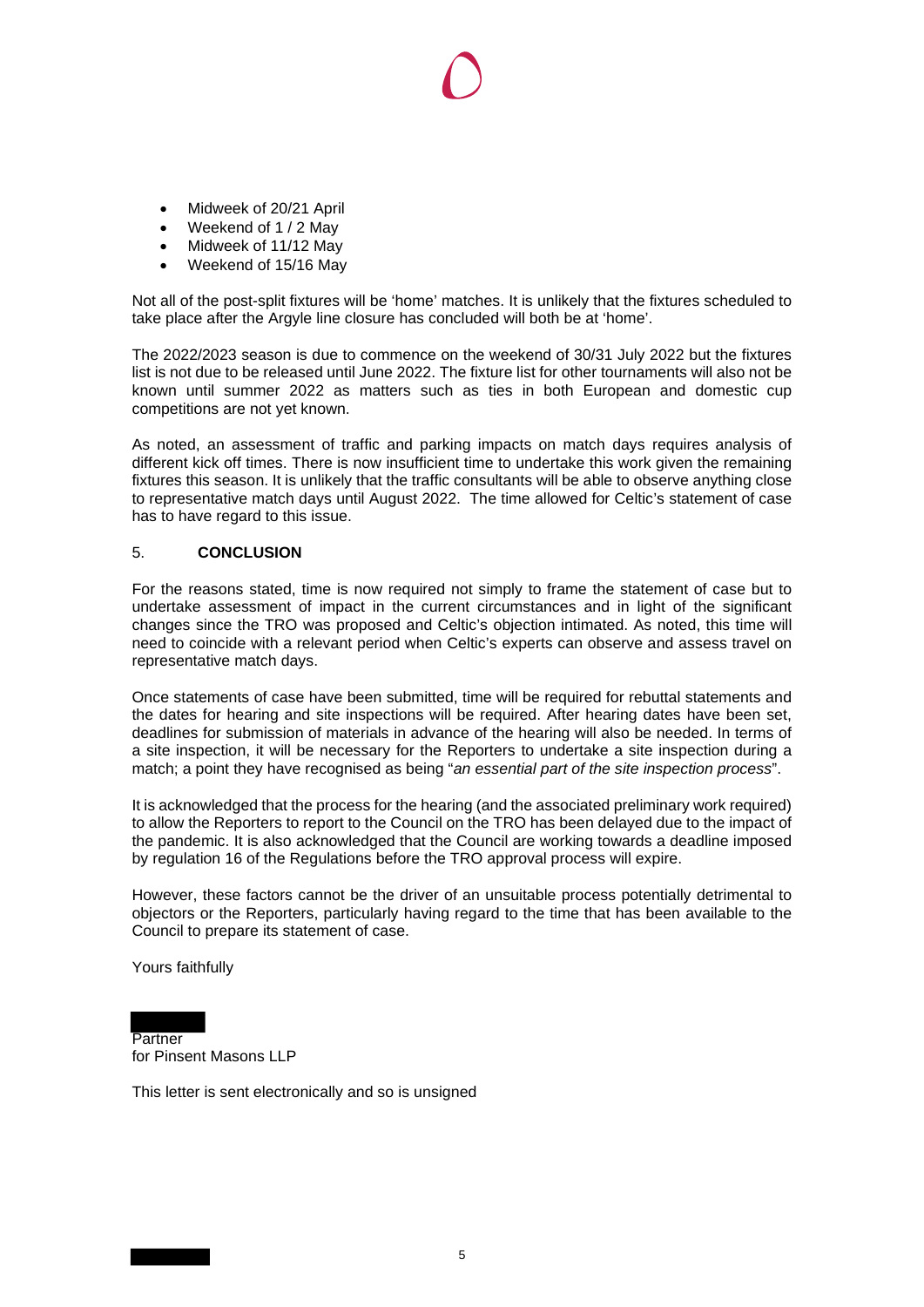# **Appendix 1 - Chronology of key facts and proceedings**

| 8 June 2016       | Report made by the Council's Executive Director of Land and Environmental<br>Services to the Council's Sustainability and the Environment Policy<br>Development Committee regarding the possibility of regulation of traffic in the<br>area around Celtic Park |
|-------------------|----------------------------------------------------------------------------------------------------------------------------------------------------------------------------------------------------------------------------------------------------------------|
| 8 May 2016        | Match day traffic survey of Celtic v Aberdeen undertaken by the Council                                                                                                                                                                                        |
| 15 December 2016  | Community consultation held at the Legacy Hub, Springfield Road                                                                                                                                                                                                |
| November 2017     | Community consultation held at the Barrowfield Community Centre                                                                                                                                                                                                |
| March 2018        | The statutory consultation progress begins                                                                                                                                                                                                                     |
| 13 March 2018     | The Council issues a letter to several Consultees regarding the proposed Order                                                                                                                                                                                 |
| 4 May 2018        | A notice of proposals is published by the Council in the Evening Times and the<br>Council begins to post notices on roads effected by the proposed Order                                                                                                       |
| 1 June 2018       | Objection from Celtic plc                                                                                                                                                                                                                                      |
| 4 December 2018   | Memorandum issued seeking approval to progress the proposed Order under<br><b>Council's Scheme of Delegated Functions</b>                                                                                                                                      |
| 20 December 2018  | Letter issued by the Council to all objectors notifying of right the to be heard at<br>the hearing                                                                                                                                                             |
| 6 April 2019      | Photographic survey undertaken by the Council of Celtic v Livingston                                                                                                                                                                                           |
| 11 June 2019      | Photographic survey of non-match day undertaken                                                                                                                                                                                                                |
| 11 June 2019      | The Council's Environmental, Sustainability and Carbon Reduction committee<br>assess the need for traffic controls at Celtic Park                                                                                                                              |
| 12 September 2019 | Business meeting between the Council's Programme Officer Team and the<br>Reporters                                                                                                                                                                             |
| 5 February 2020   | The agenda for the pre-hearing meeting is published                                                                                                                                                                                                            |
| 7 February 2020   | A letter is sent by the Reporters to those who made representations to notify of<br>a pre-hearing meeting                                                                                                                                                      |
| 17 February 2020  | A letter is sent by the Reporters regarding attendance at the pre-hearing<br>meeting                                                                                                                                                                           |
| 25 February 2020  | A summary of representations received provided by the Reporters is issued                                                                                                                                                                                      |
| 6 March 2020      | A schedule of representations received provided by the Reporters is issued                                                                                                                                                                                     |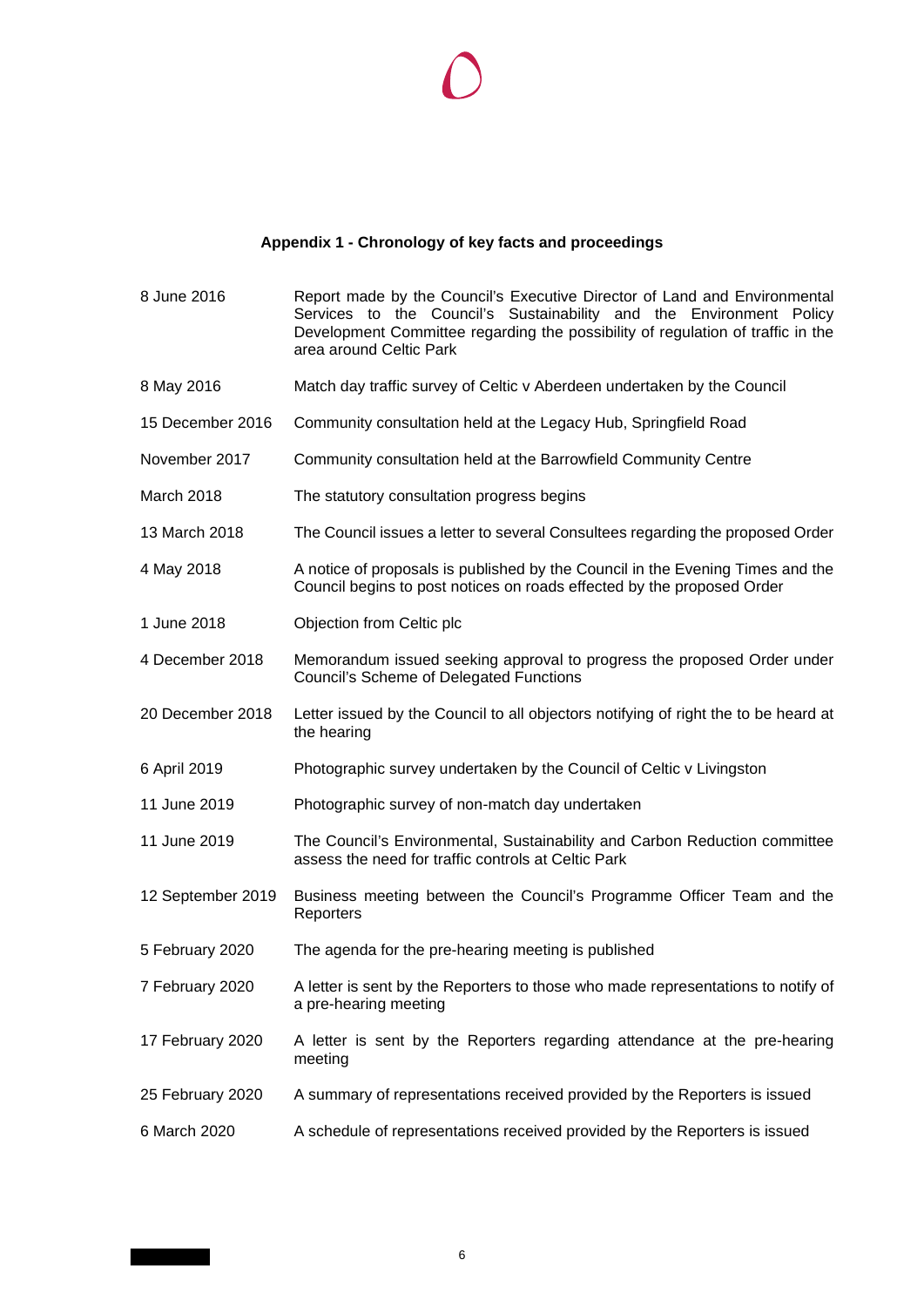# $\bigcirc$

| 9 March 2020     | Emails between Strathclyde Partnership for Transport and the Council's<br>Programme Officer Team regarding the pre-hearing meeting                                                                                                |
|------------------|-----------------------------------------------------------------------------------------------------------------------------------------------------------------------------------------------------------------------------------|
| 10 March 2020    | Pre-hearing meeting takes place                                                                                                                                                                                                   |
| 7 April 2020     | Legal submission made on behalf of Celtic regarding failures to follow the<br>notification procedure and highlighting issues with the proposed Order and map                                                                      |
| 17 April 2020    | Draft note of matters agreed to and arising from the pre-hearing meeting issued<br>by the Reporters and comments on the same invited                                                                                              |
|                  | Correspondence sent to First Glasgow and Scotrail inviting representatives to<br>give evidence at the hearing                                                                                                                     |
| 21 May 2020      | The Reporters issue an explanatory note advising of changes to the draft notes<br>of the pre-hearing meeting following comments, and finalised note of pre-<br>hearing meeting issued                                             |
| 26 May 2020      | Letter issued to McGills Buses inviting representatives to give evidence at the<br>hearing                                                                                                                                        |
| 8 July 2020      | The Reporters issue an email to parties who have expressed an intention to<br>participate in the hearings advising of a suspension until 21 July 2020 and that<br>the Council has requested a suspension for a period of 6 months |
| 23 July 2020     | The Reporters suspend the hearing process for 3 months, to 21 October 2020                                                                                                                                                        |
| 21 October 2020  | Glasgow City Council email to the Reporters requesting that the suspension be<br>extended to 21 January 2021                                                                                                                      |
| 29 October 2020  | The Reporters extend the suspension to 21 January 2021                                                                                                                                                                            |
| 11 December 2020 | Glasgow City Council issues its response to Celtic's legal challenge                                                                                                                                                              |
| 7 January 2021   | The Reporters issue a statement regarding Celtic's legal challenge, and also an<br>indicative procedural timeline                                                                                                                 |
| 3 March 2021     | Glasgow City Council emails the Reporters requesting a suspension for a<br>further six months, to the end of August 2021                                                                                                          |
| 12 March 2021    | The Reporters suspend the hearing process until the end of August 2021                                                                                                                                                            |
| 31 May 2021      | The Reporters issue a revised indicative procedural timeline                                                                                                                                                                      |
| 29 June 2021     | Glasgow City Council responds to queries proposed by the Reporters in their<br>31 May 2021 timeline                                                                                                                               |
| 30 June 2021     | A further statement on the timeline is issued by the Reporters following the<br>Council's response to the queries posed                                                                                                           |
| 30 July 2021     | Celtic issues a response to the Reporters' statement of 30 June 2021                                                                                                                                                              |